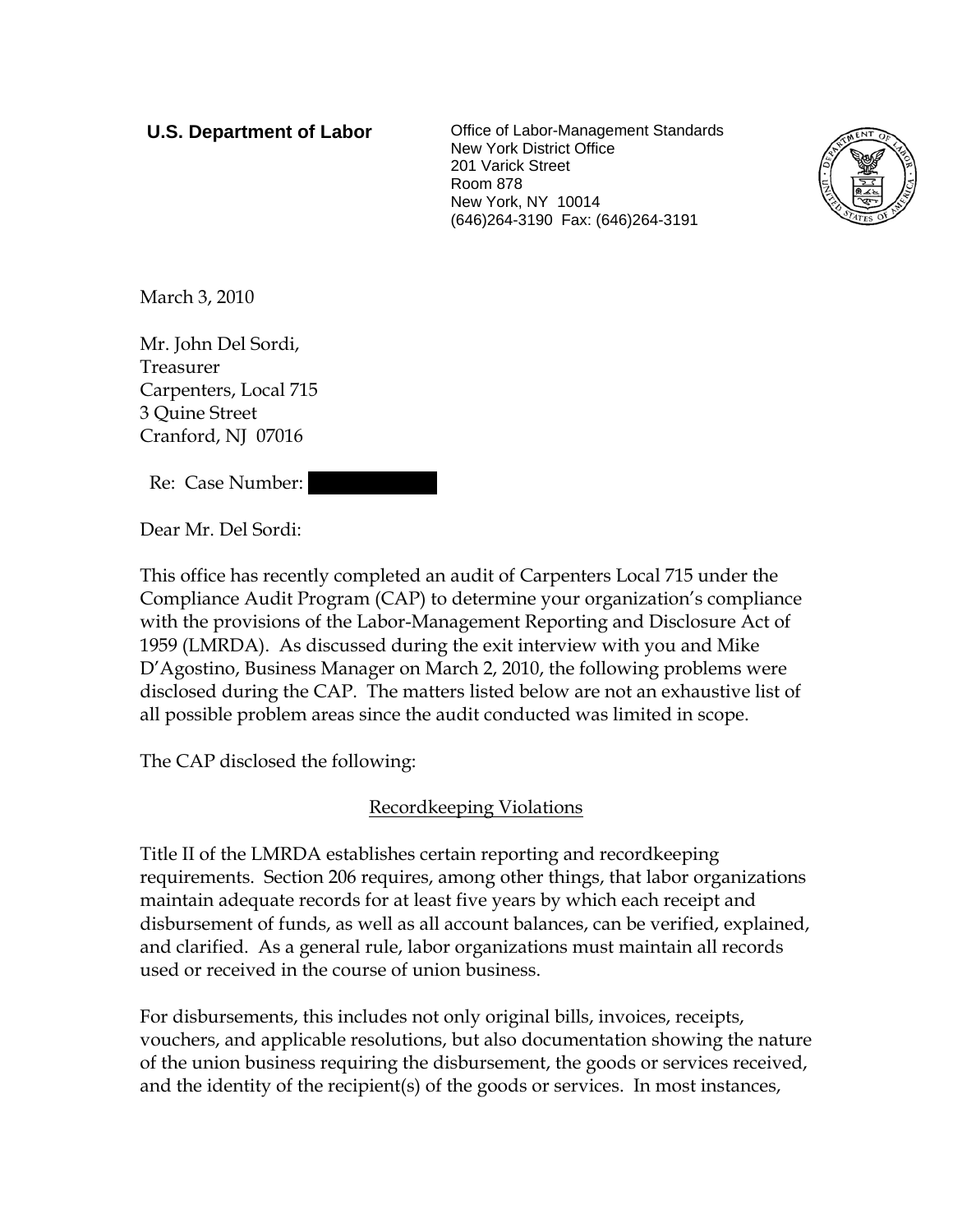this documentation requirement can be satisfied with a sufficiently descriptive expense receipt or invoice. If an expense receipt is not sufficiently descriptive, a union officer or employee should write a note on it providing the additional information. For money it receives, the labor organization must keep at least one record showing the date, amount, purpose, and source of that money. The labor organization must also retain bank records for all accounts.

The audit of Local 715's 2010 records revealed the following recordkeeping violations:

1. General Reimbursed and Credit Card Expenses

Local 715 did not retain adequate documentation for reimbursed expenses and credit card expenses incurred by Business Manager Mike D'Agostino totaling at least \$330. For example, meal expenses totaling approximately \$250 and floral arrangements totaling \$80 incurred on union's credit card by cardholder D'Agostino.

As previously noted above, labor organizations must retain original receipts, bills, and vouchers for all disbursements. The president and treasurer (or corresponding principal officers) of your union, who are required to sign your union's LM report, are responsible for properly maintaining union records.

Based on your assurance that Local 715 will retain adequate documentation in the future, OLMS will take no further enforcement action at this time regarding the above violations.

# Reporting Violations

The audit disclosed a violation of LMRDA Section 201(b), which requires labor organizations to file annual financial reports accurately disclosing their financial condition and operations. The Labor Organization Annual Report (Form LM-2) filed by Local 715 for fiscal year ending June 30, 2009, was deficient in the following areas: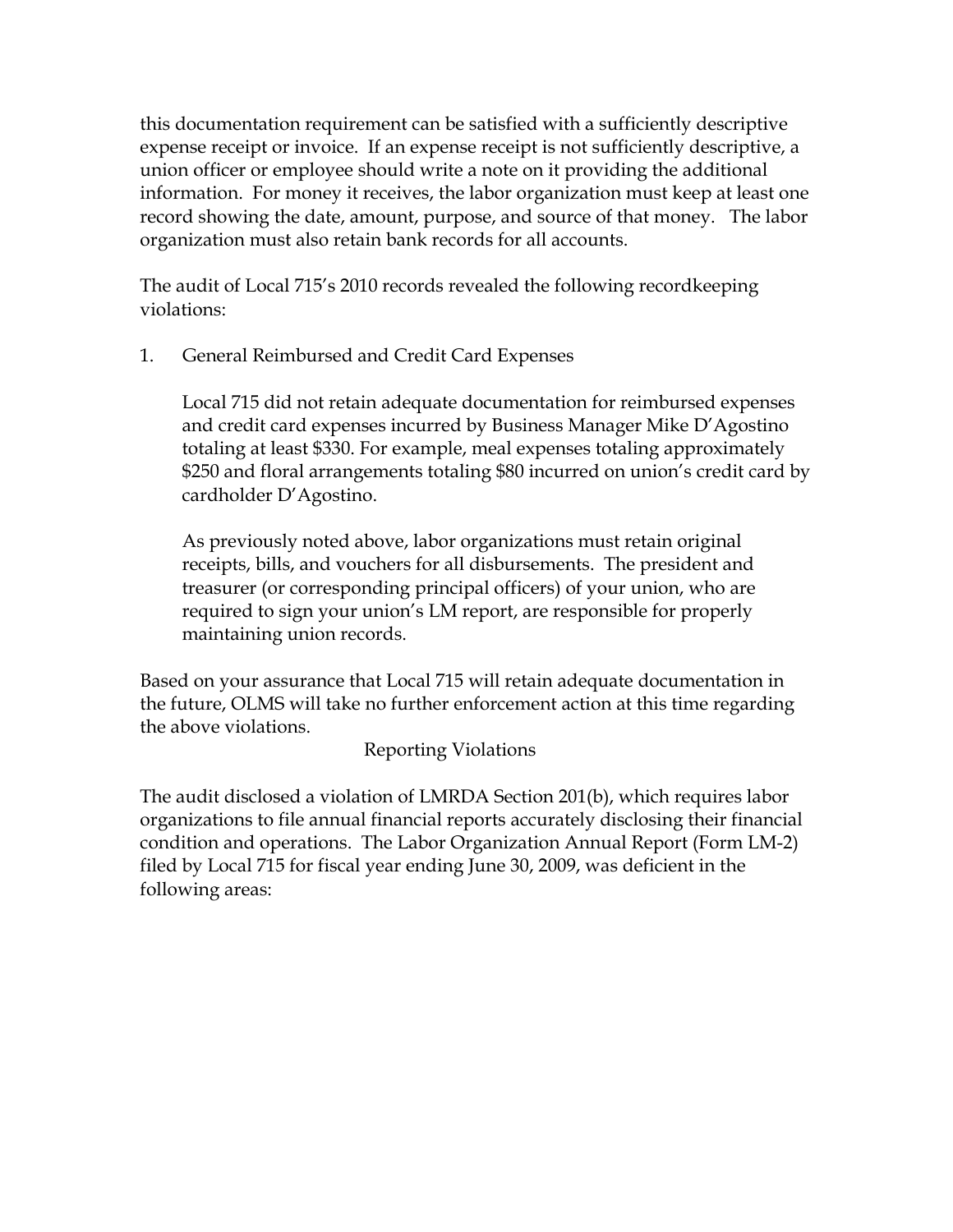### **1. Cash Reconciliation (Form LM-2 Items 25A and 25B)**

It appears that the cash figures reported in Item 25 are not the cash figures according to the union's books after reconciliation to the bank statements for the audit period July 1, 2008 through June 30, 2009. The instructions for Item 25 state that the union should obtain account balances from its books as reconciled to the balances shown on bank statements. Specifically, the audit showed that Item 25 A totaled \$623,661 and Item 25 B totaled approximately \$625,691.

# **2. Total Receipts (Form LM-2 Item 49)**

The union inadvertently reported in Form LM-2 Item 49 Total Receipts the amount of \$246,449 for the audit period ending June 30, 2009. However, the audit findings reflected total receipts as \$248,000.

# **3. Other Receipts (Form LM-2 Item 48)**

The organization reported in Item 48 \$78,849. However, the audit showed the total amount of Item 48 Other receipts was \$80,134 which includes reimbursements from New Jersey Regional Council of Carpenters (rebates), Entertainment Committee and Carpenters LU 155. It appears that the union inadvertently did not include the total amount received from Carpenters LU 155 for reimbursements of shared secretarial services and office equipment during audit period ending June 30, 2009.

# **4. Total Disbursements (Form LM-2 Item 68)**

Local 35 inaccurately reported the total amount of disbursements in Form LM-2 during the audit period ending June 30, 2009. The organization's LM-2 report, Item 68 Total Disbursements reflected \$243, 964. However, the audit disclosed that the organization's total disbursements were approximately \$245,970.

A review of the union's records showed that the differences mentioned above in items 1-5 were attributed to accounting errors. As a result, Local 715 must file an amended Form LM-2 for fiscal year ending June 30, 2009, to correct the deficient items discussed above. I explained to you that because the labor organization's receipts were under \$250,000, the union can file Form LM-3 instead of the Form LM-2. Form LM-2 is required for labor organizations with \$250,000 or more in total annual receipts. You can obtain instructions for filing procedures and the availability of filing software on the OLMS website (www.olms.dol.gov). The amended Form LM-3 or LM-2 must be electronically filed as soon as possible,